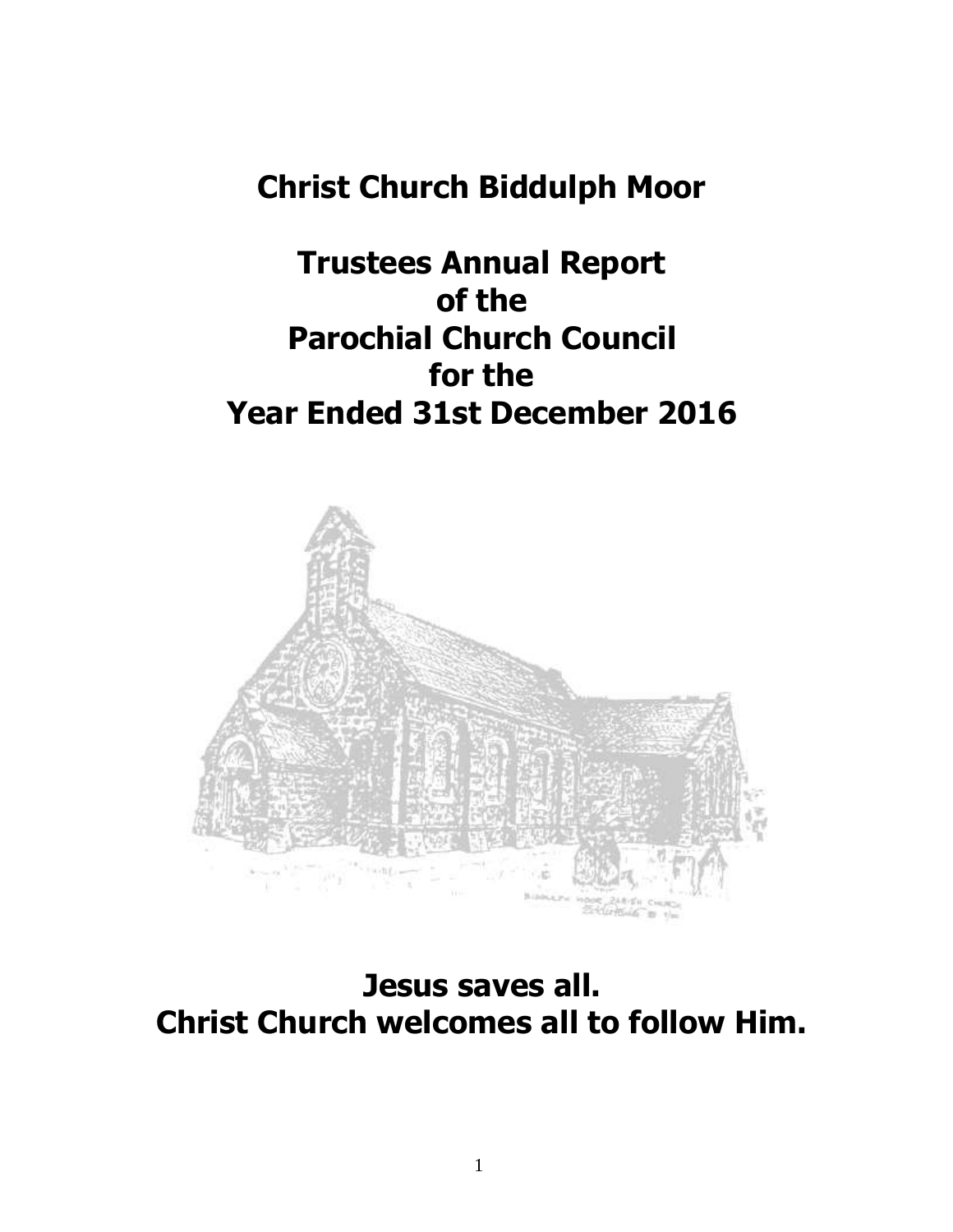# **1. Aims and Purposes**

Christ Church Parochial Church Council (PCC) has the responsibility of cooperating with the incumbent, the Reverend Darren Fraser, in promoting in the Ecclesiastical Parish, the whole mission of the Church, pastoral, evangelistic, social and ecumenical. The PCC is also specifically responsible for the maintenance of the church, church hall and school house in the Ecclesiastical Parish of Biddulph Moor.

## **2. Objectives and Activities**

The PCC is committed to enabling as many people as possible to worship at our church and to become part of our parish community at Christ Church. The PCC maintains an overview of worship and makes suggestions on how the services can involve the many groups that live within the parish. Our services and worship put faith into practice through prayer, scripture, music and sacrament.

When planning our activities for the year, we considered the Commission's guidance on the Advancement of Religion for the Public Benefit and the supplementary guidance on charities for the advancement of religion. In particular, we try to enable ordinary people to live out their faith as part of the parish community through:

- Worship and Prayer; learning about the gospel and developing their knowledge and trust in Jesus
- Provision of pastoral care for people living in the parish
- Missionary and outreach work

To facilitate this work it is important that the trustees maintain the fabric of Christ Church and its associated buildings.

## Reverend Darren Fraser; 'Thought for the day'

## **2 Chronicles 15:7**

## **'But as for you, be strong and do not give up, for your work will be rewarded.'**

I want to briefly look at the different parts of this verse.

**'But as for you'**, each of us can read this verse and realise there is an individual responsibility as part of our corporate responsibility. We know within God's plan and purpose for His people, each person plays a crucial part. As we read this report, and reflect on our life together, let us be reminded of our individual responsibility.

**'Be strong and do not give up,'** There is always a place that we can get to when we say, 'I can't do this anymore'. When we are working to see God's kingdom grow, we know that it will not be easy. We need to ask God for strength on a daily basis, to keep on keeping on, and to never give up.

**'For your work will be rewarded.'** It would be wonderful to think that, we will see the full fruit of what we have sown in this life for the kingdom. We do hope in this life that we will see some of, or all the fruit. However, if we don't we can be assured that God will reward us for our faithfulness as we seek to grow His kingdom. It may be in this life or the next life, but the promise of God is that it will be rewarded.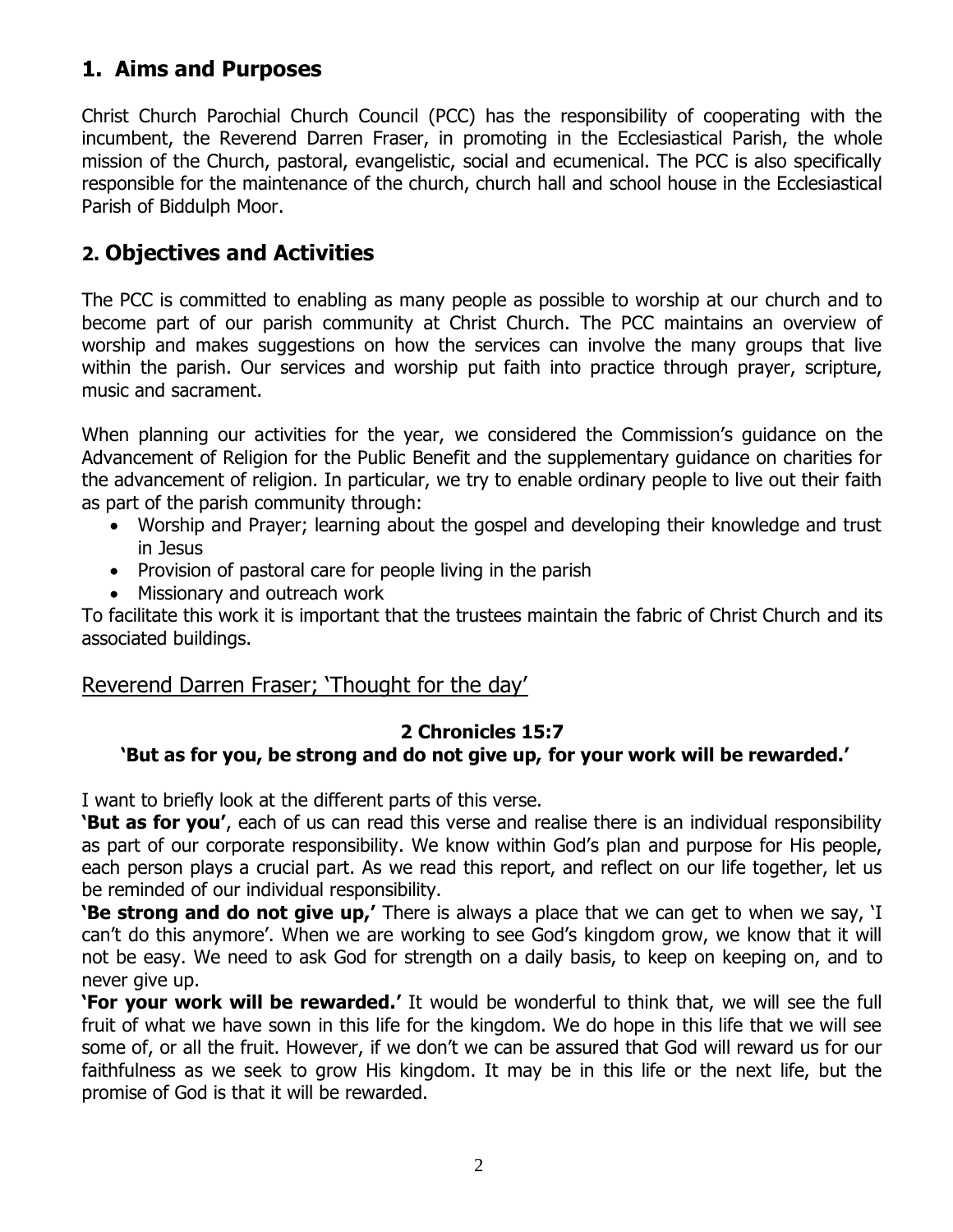**'But as for you, be strong and do not give up, for your work will be rewarded'.** I want to say thank you to everybody, who gives their time, energy, money, and effort into keeping Christ Church, going and more importantly growing. Let us keep on keeping on!

God Bless, Darren

# **3. Achievements and Performance**

## Worship and Prayer

The PCC is keen to offer a range of services during the week and over the course of the year that our community find both beneficial and spiritually fulfilling. For example; Thursday Prayers provide a quiet intimate and reflective environment for worship and the Monday Fellowship enables folks to meet in fellowship, sometimes with those from other churches. On the Sunday mornings we offer different styles of worship; Morning Worship, Book of Common Prayer and Holy Communion and these appear to be well received by all. Throughout the year we also hold special services to celebrate the church festivals.

One of the big celebrations in 2016 was that four new people joined Christ Church and have become part of the Worshipping Community. Our main objective is to see the Kingdom of God grow, and to see people come to faith in Jesus Christ. Darren, our minister, says that God has continued to remind him of the importance of preaching faithfully from the Scriptures week by week. Darren also says it is important to acknowledge why we are here. We are a Worshipping Christian community and our main objective is to see that community grow, with people worshiping Christ and to that end all are welcome to attend our services.

As well as the regular services, we enable our community to celebrate and thank God at the milestones of the journey through life. Through Baptism we thank God for the gift of life, in marriage public vows are exchanged with God's blessing and through funeral services, friends and family express their grief and thanks for life which is now complete in this world and to commend the person into God's keeping. This year we celebrated one baptism, one marriage and held ten funerals either at the church or at the crematorium.

At present there are 38 parishioners on the Church Electoral Roll. The average weekly attendance, counted during October, was 20, but this number increased at the various special services held during the year with over 80 joining us at the Christmas Carol Service.

#### Deanery Synod

Three members of the PCC sit on the deanery synod they are Reverend Darren Fraser, Caron Hall and Hilary Williams. This synod provides the PCC with an important link between the parish and the wider structures of the church. This year the subjects considered were; Creating Dementia Friendly churches, Diocesan Environmental Awareness and the Diocesan On-line Pastor.

## Church buildings

In August the church had its five yearly (Quinquennial) inspection carried out by Mr. Andrew Capper on behalf of Wood, Goldstraw, Yorath Architects. In his summary he wrote 'The church is maintained in excellent condition by the parish … and the churchyard is very well maintained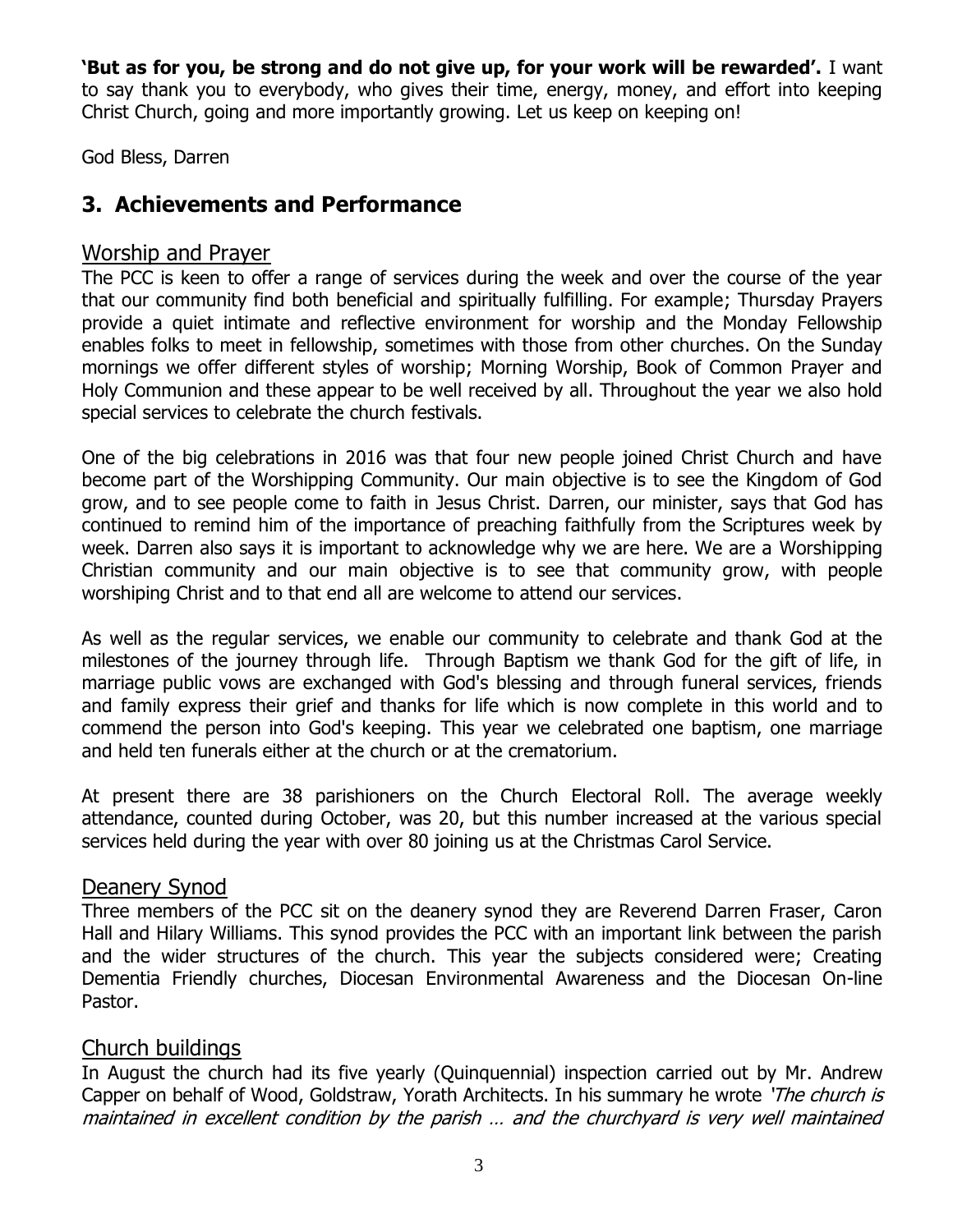and clearly well used by the village.<sup>'</sup> The report recommended immediate work on the guttering, downspouts and roof flashing on the vestry roof and the north side of the church. Since receiving the report this work has been attended to however constant monitoring is needed on these specific aspects for the roof and all the walls. Insulation of the pipe work in the old boiler house, the rebedding of loose floor blocks inside the church and decoration, including improvements to the plaster finish in the clergy vestry, are also required.

Out in the church yard it was once again a rather wet year for ground work and the going was tough not only for the workers but also for the equipment, as a result two of the mowers required repairs, carried out by Andrew Pickin who was also deployed to catch the moles. However the team carried on despite the challenging conditions! All the other machines were cleaned and maintained, at a financial cost early on in the season, along with a good tidy out of the church hall shed.

The Japanese Knot weed in the church grounds, church house grounds & glebe grounds continued to need further attention. The knot weed in the church grounds is being dealt with by Pointon's Nursery courtesy of the owners of the Old Rectory, to whom we give our grateful thanks. The other knot weed problems were dealt with in May by Pointon's Nursery and then followed up by the ground work team; this will still further treatment during 2017 at the church's own cost.

Many thanks should go to Anne Walker, Michael Ward and Kevin Dunn for their sterling work in helping with the upkeep of the church grounds. Thanks must also go to Lesley Goodier who took over from James Hall for the upkeep of the north section of the church grounds; we should also thank James for the hedging, tree and bush pruning/cutting which was done in August. Grave mounds and marker stones were laid and tidied by the groundwork team, along with maintenance of the glebe land.

Unfortunately the church cellar flooded again due to blocked drains in Church Lane, finally after many phone calls the road drains were cleared, in January 2017, and the cellar is now drying out. Thanks must go to Kevin Dunn, Councillor Lawson, Ewart Nixon and Margaret Ridgway for their persistence.

The grounds always require much work throughout the year, removing Christmas wreaths, mowing, maintaining graves in need of attention, hedge and tree pruning. The church is always pleased to receive donations or offers of help towards the maintenance of our church grounds. If any church or village members would like to be part of the groundwork team this would be most welcome. The team usually meets on Tuesday or Saturday mornings during the season, March to November.

The team also continued to hand out prayer cards to relatives who visited their loved ones' graves, these were always accepted with grateful thanks and this procedure will be continued. For offers of support or further information please contact Kevin Dunn on 515491.

At the end of July Margaret Ridgway retired from the position of Church Hall Manager. The PCC would like to pass on their grateful thanks to Margaret for her dogged determination to maintain, improve and care for the church hall and increase the number of lettings. Mrs Heather Shutt is now the Hall Manager and has taken on the responsibility of opening up the building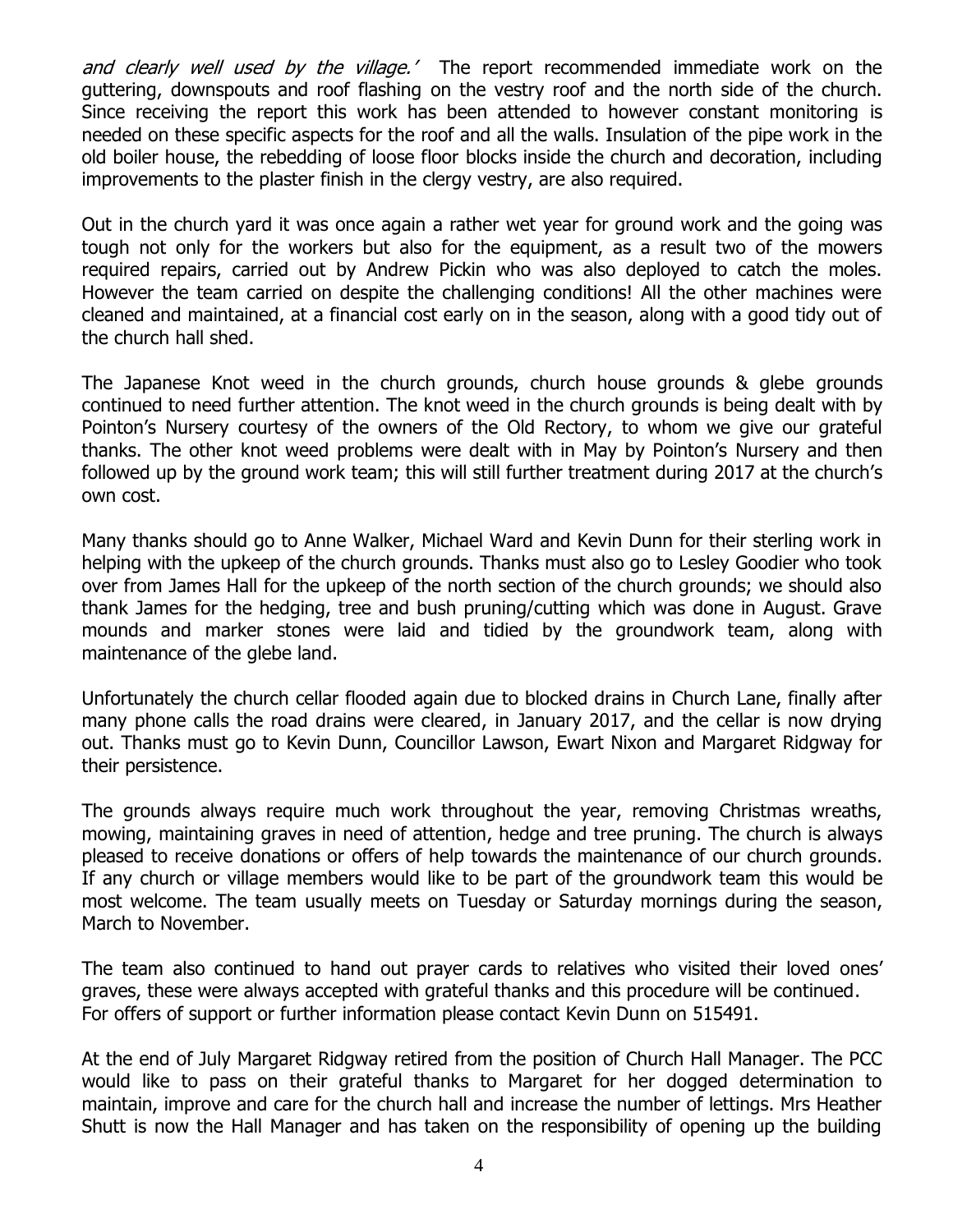and setting the heating for the lettings. The bookings are made on-line and invoices and payments are organised by Pam Murray. Sheila Hulme continues her excellent work of cleaning the premises for one hour per week.

The hall continues to be used by the Brownies on Mondays, the Rainbows and Guides on Tuesdays and the Rangers on alternate Wednesdays during term-time. Other lettings included PCC Meetings, the Fellowship Group, Biddulph Moor Community Association (BMCA) meetings, Visually Impaired luncheons, a Mediation meeting, a rehearsal, several funeral teas and a children's party. During the summer, a group of local children and their leaders met on several cold Sunday afternoons to practise maypole dancing in the Church Hall. The local Well-Dressing ladies had a marquee erected at the back of the hall yard, where they enjoyed making their petal pictures, and they were most grateful for the use of the Church Hall facilities – for the use of which they gave us a generous donation was received from the BMCA. Thank you.

Throughout the year there was the general maintenance programme and Health and Safety checks such as replacing and repairing door locks, the cleaning out of the wooden shed and the checking of portable appliances & fire extinguishers.

As part of the improvement programme two new double glazed units have been fitted to the store room. The small kitchen off the main hall has been re-plastered by Mr John Stonier at no cost and the materials kindly donated by church members. David Shutt treated the walls with a tar solution, again at no cost to the church.

There is still much work to do; such as repairs to the tile slippage on the roof, replacement of ceiling tiles due to water damage, the ingress of water causing damp patches on the walls in both the main hall and the Parish Room, the need for non slip flooring and the repair of damaged tiles, a more efficient heating system which would include replacing the boiler and the radiators, the bund around the oil tank, improvements to the downspouts and grids, the painting of both sets of gates, the treatment of the exterior walls and finally the replacement of the Disabled Parking sign. Unfortunately the gross income of the Church Hall was  $£1,366.06$ resulting in a net loss of £619.66. We ask for your thoughts and prayers as to how we can make this a viable concern.

The school house continues to bring in a monthly rental income, and we have much to thank Margaret for as she has worked with the tenants and the PCC to improve the property over a number of years. As with 2015-16 we plan on continuing to improve the property. There is still much work to do, but there are plans for each room in the house to be improved over the next five years.

At different times throughout the year, six church members have placed flowers in the church in memory of loved ones, the names of the loved ones being recorded on the flower rota/planner at the back of the church. There have also been six occasions throughout the year when members of the church have given donations towards the cost of flowers. Such support has been gratefully received. However the flower fund is not in the greatest of health and any donations would be really appreciated. The flower fund box can be found at the back of the church. Thanks must go to Pauline Dunn, Anne Gadsden, Sheila Hulme, Sybil Meehan, Anne Walker, Dulcie Worthington and Biddulph flower shop for their support.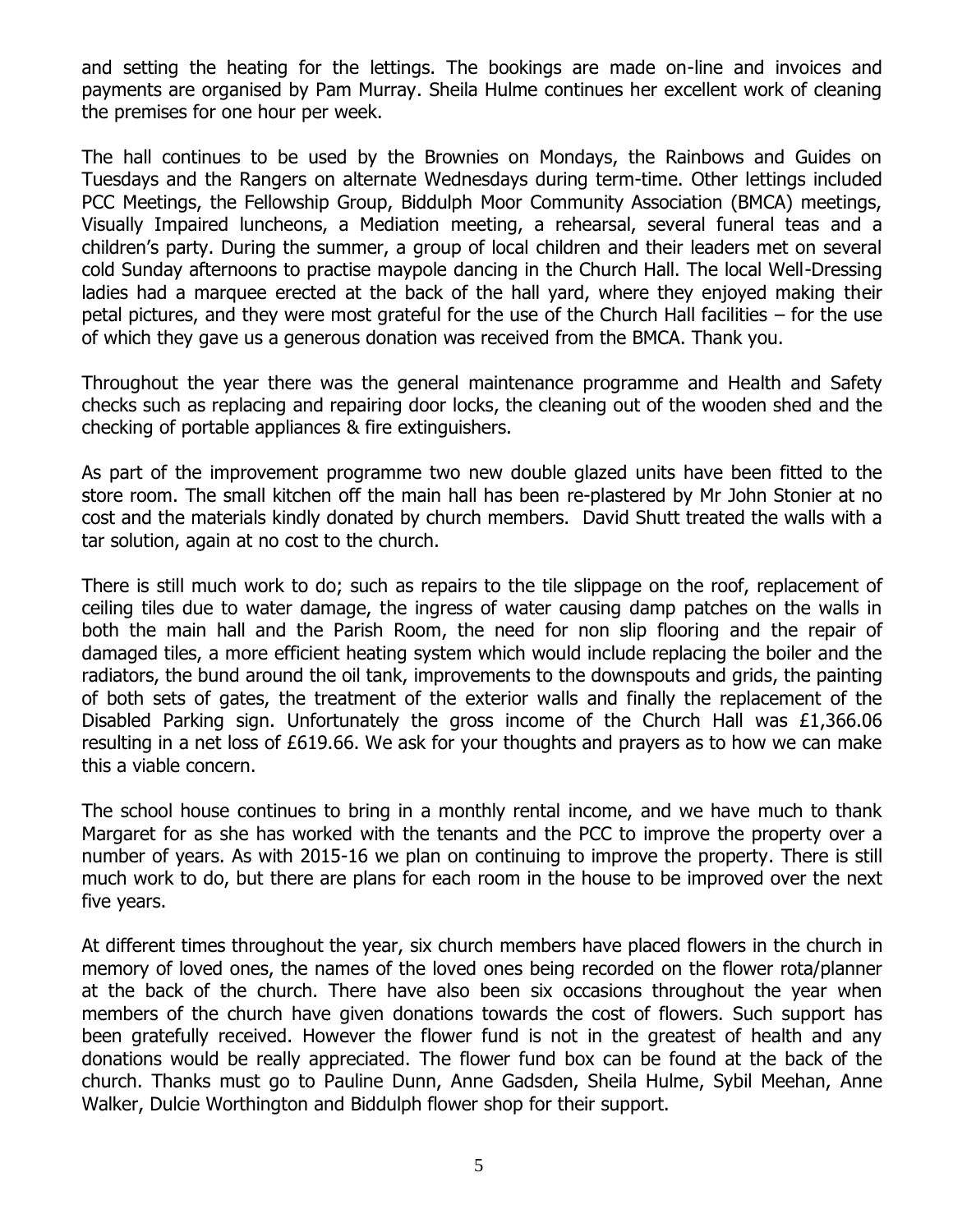As mentioned last year, Pauline would like to pass on the organisation of the church flowers to another church member, whilst still offering her support and help. If anyone is interested in taking on this task please contact Pauline Dunn on 515491 or speak to her in church.

#### Pastoral Care

Our Lay Reader and others endeavour to contact those who are unable to attend for any reason to keep them in touch with church life. However Darren writes that he has often reflected on the importance of the verses in the letter that St Paul wrote to the Church in Ephesus. Ephesians 4 verses 11-12. 'So Christ himself gave the apostles, the prophets, the evangelists, the pastors and teachers, to equip his people for works of service, so that the body of Christ may be built up. In these few verses those responsible for leadership in Churches are reminded that part of their role is to equip God's people for works of service, for the building up of the body of Christ. In the next twelve plus months Darren will be praying and looking for people within the body to equip for works of service. Included in these works of service are Pastoral Care and the taking of Holy Communion to the sick, to those who are house bound and no longer able to attend Worship. His prayer is that the Church, meaning the people of God, would continue to care for the Church, the people of God, so that even if they are not able to attend Worship, they will continue to be built up and cared for.

## Mission and evangelism

The Stoke on Trent Foodbank operates from the Community Fire Station in Hanley and accepts deliveries there and also at Blurton Methodist Church, Wesley Hall Methodist Church in Sneyd Green and English Martyrs Church in Biddulph. The Stoke on Trent Foodbank now has 17 distribution centres open across the City. From May 2012 to February 2017 the Foodbank had fed 47,765 people. We thank Mike Ward for co-ordinating this part of our missionary work.

The church supports the work of many missions and charities. On an ongoing basis the church gives a percentage of the planned giving to the Church Society, Crosslinks, Church Pastoral Aid Society and GMI-UK. The congregation also under the leadership of Hilary Williams support The Gideons, the Leprosy Mission under the leadership of Anne Walker, who also collects postage stamps to support Guide Dogs for the Blind. For several years the Lenten Giving has been in aid of the Mildmay Mission.

Our newsletter is distributed about seven times a year; copies are available at the back of the church. The newsletter keeps our parishioners informed of the important matters and events affecting our church and the articles from Darren develop our knowledge and trust in Jesus. Additional contributions for the newsletter are always welcome.

## Ecumenical relationships

The church is a member of Churches Together both here on the Moor and in Biddulph. This year has seen the Biddulph Churches Together gain a number of new Church Leaders. Mark and Elizabeth Holdcroft have taken over as the pastors at Biddulph Pentecostal Church and now attend these meetings. Steve Dyson has been installed as the new Vicar at St Lawrence's and Nick Witham has joined the Methodist Circuit. These changes seem to have injected a new enthusiasm into the group and the churches have continued to work together to show a united Christian presence in Biddulph.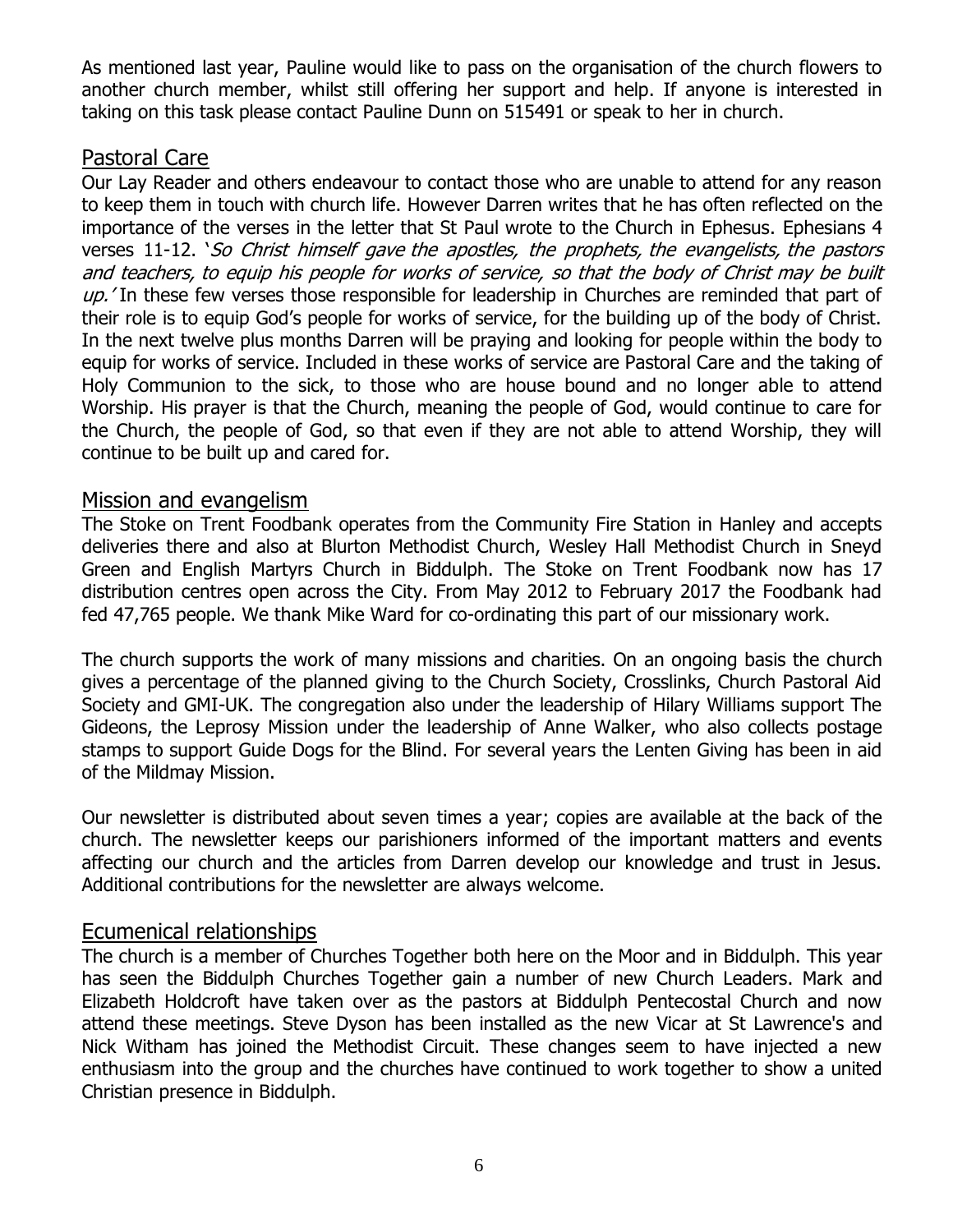There was the regular Easter Service held in Sainsbury's on Good Friday and the usual street café on the Town Hall steps during August. As an offshoot, the Biddulph Moor Churches Together held a Good Friday service at the cross on the green in the village centre. Churches Together also produced a common leaflet advertising the timings for our various Christmas services. We have also worked together to provide refreshments at the Switching on of the Christmas Lights as well as a cake stall at the Well Dressing. For the future, new ideas are being mulled over for Easter in Biddulph Town Centre with the aim of making an even greater impact on the shoppers around the town. On behalf of the Churches 62 New Testaments and Psalms were distributed to members of the public and stallholders at the two Christmas switching on of the lights.

The annual Pulpit exchange took place again this year with Helen Foster from Hill Top coming to speak at Christ Church. Terry went to New Road Methodist Church to lead and speak at their evening service and Darren visited Well Spring Methodist Church in Congleton.

The meetings of Biddulph Town Council continue to be opened with prayers and the ministers of the various churches have a rota for leading these.

The Fellowship meetings, usually held the first Monday in the month, are now open to all church members and their friends and family. This year the speakers talked about such topics as journalism, a month in Mali, Sanctus and the importance of letters and cards.

## **4. Financial Review**

Total receipts on unrestricted funds were **£27,215.82** of which **£19,941.81** was unrestricted voluntary donations and a further **£3,941.92** was from Gift Aid. Restricted donations of **£3,300.98** were also received and are detailed in the Financial Statement. The church house continues to be let which provided a gross income of **£5,292**. The gross income of the Church Hall was **£1,366.06** however this resulted in a net loss of **£619.66.**

The planned giving through envelopes and banker's orders increased by 6.2% and we were grateful for a legacy of £1000.

**£21,465.92** was spent from unrestricted funds to provide the Christian Ministry from Christ Church, including the contribution to the diocesan parish share of £18,984. This sum, that the churches have to find, is shared between all churches according to a formula that is based mainly on a head count of the congregations.

Over the year the net result was an excess of receipts over payments of **£6,120.53** on unrestricted funds. Adding bank and deposit balances brought forward at the beginning of the year and carried forward at  $31<sup>st</sup>$  December, the amount for unrestricted funds totalled **£7,279.71**

It is the policy of the PCC to invest some of the funds with the CBF Church of England Deposit fund. The balance in this high interest account is **£26,486.36**, (included in the above figures). Most of the designated funds for the house, the hall, the churchyard and the fabric of the building are held in this account.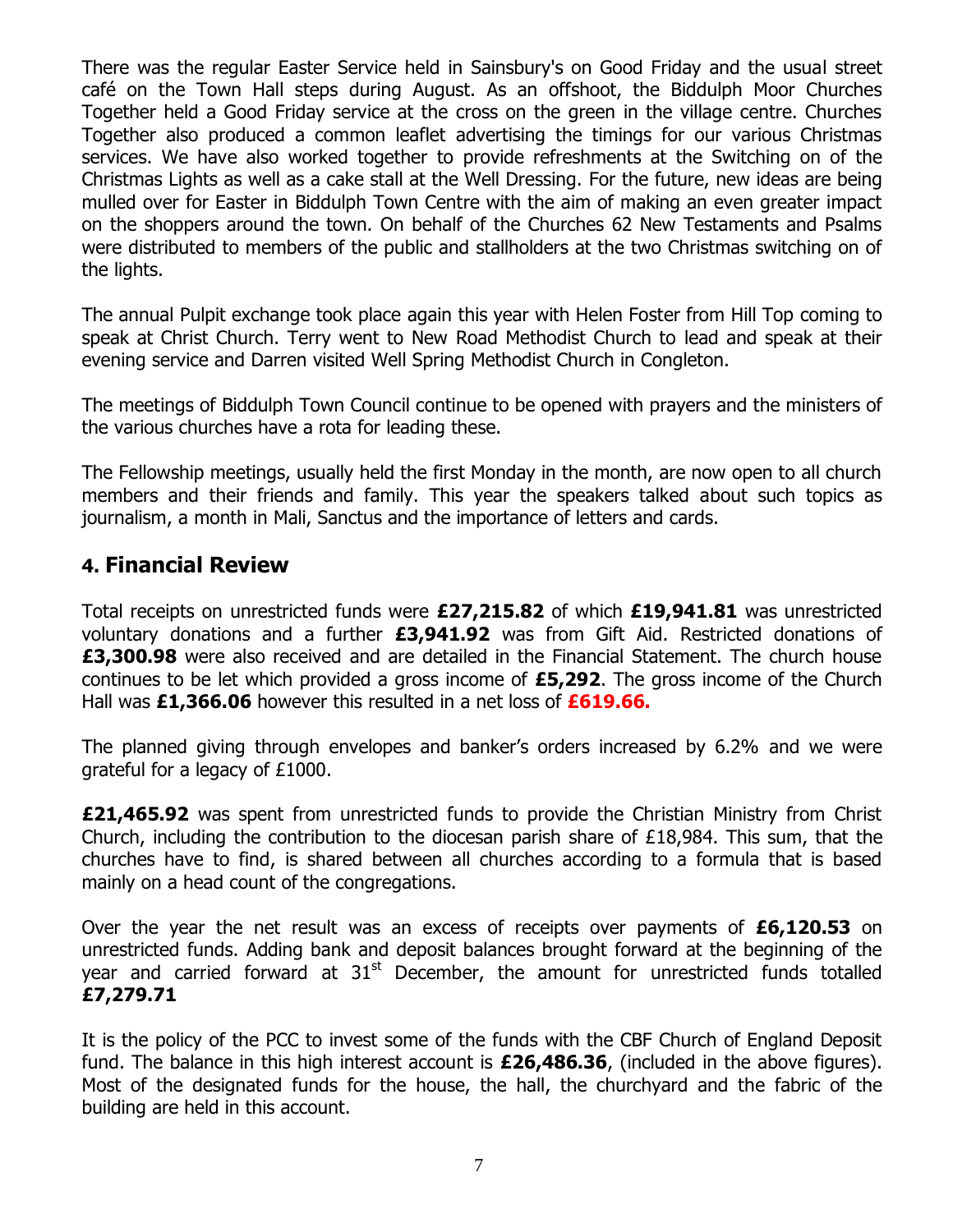To support the life and workings of the church there is an envelope scheme. However some members use monthly payments such as Direct Debit, Standing Order or Faster Payments. These secure a regular income and reduce the amount of time required by the church wardens and the treasurer in opening envelopes, counting and banking cash. The church is able to claim gift aid on any cash donation of up to £20 as well as those who gift aid. We thank all who give regular gifts of time and or money.

If you use the envelope scheme and are unable to attend church regularly please remember we still need your support, kindly fill in the envelopes for the Sundays missed and bring them the next time you attend church or ask someone to bring them for you or consider monthly payments. If you are not part of the envelope scheme or wish to give on a monthly basis please contact the Church Treasurer; Anne Gadsden 515023.

## **'Freely ye have received, freely give.'**

# **5. Structure, Governance and Management**

The method of appointment of PCC members is set out in the Church Representation Rules. At Christ Church the membership of the PCC consists of the incumbent (our vicar), churchwardens and members elected by those members of the congregation who are on the electoral roll of the church. All the congregation are encouraged to register on the Electoral Roll and stand for election to the PCC.

The PCC members are responsible for making decisions on all matters of general concern and importance to the parish including deciding on how the funds of the PCC are to be spent.

The PCC met five times during the year with an average level of attendance of 80%. We discussed such matters as worship, mission and outreach work, fabric and finance. A book of minutes is available for inspection. A copy of each of the PCC, Extraordinary General Meeting and Annual Parochial Meeting (APCM) minutes is posted on the church notice board, inside the porch, for the information of all members of the congregation.

Twice-yearly Health & Safety checks were carried out by the church wardens and others using an itemised check-list showing that all concerns were addressed where possible. As part of their duties the Churchwardens also checked the inventory and found everything in order.

We would like to thank all the volunteers who work so hard behind the scenes carrying out the many roles and responsibilities. In particular we want to mention our churchwardens Mrs Ridgway and Mrs Williams who have worked so tirelessly on our behalf for many years. Without the church wardens and the volunteers Christ Church would not present as such a well kept and welcoming church providing a very clear statement and witness of our faith.

# **6. Reference and Administration Information**

The Parish of Christ Church Biddulph Moor is in the Deanery of Leek, the Rural Dean is Brian Statham of Milton Parish Church. The Archdeacon is Matthew Parker, in the archdeaconry of Stoke-on-Trent. Michael Ipgrave is the Bishop of Lichfield. Geoff Annas is the Bishop of Stafford and Justin Welby is the Archbishop of Canterbury.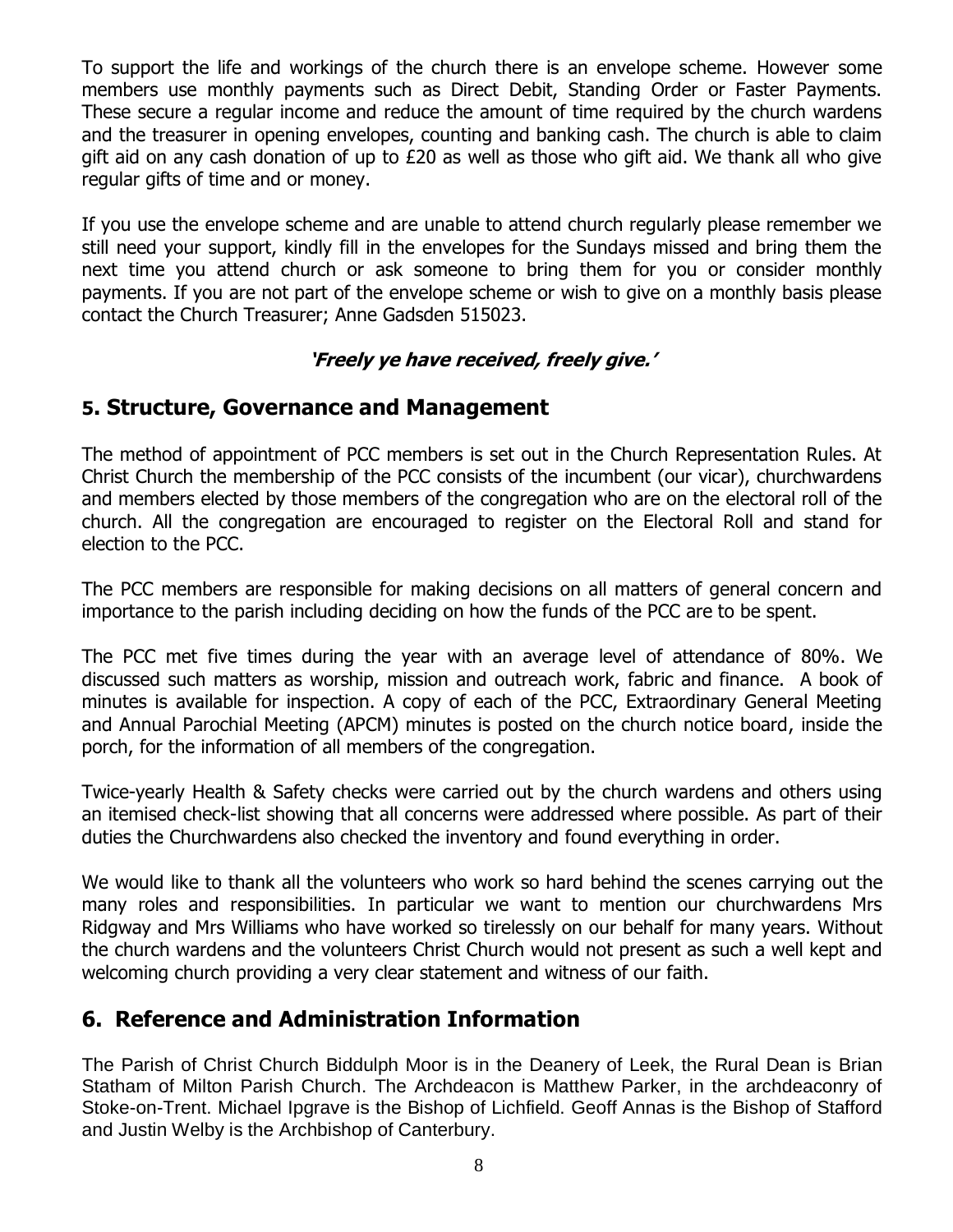The PCC is a body corporate (PCC Powers Measure 1956, Church Representation Rules 2006) and a charity currently excepted from registration with the Charity Commission.

#### **Christ Church Biddulph Moor**

Church Lane Biddulph Moor ST8 7HU

#### **Rev. Darren Fraser**

Vicar The Vicarage 62 Park Lane Knypersley ST8 7AU 01782 512240

#### **Bank**

TSB King Street Biddulph ST8 6AZ

#### **Church Wardens**

Margaret Ridgway 'David's Bank' Gun Battery lane Biddulph Moor ST8 7RR

Hilary Williams 17 Farmside Lane Biddulph Moor ST8 7LY

#### **Independent Examiner**

Major CJ Waters Pilgrims End Ridgefields Biddulph Moor ST8 7JE

## **Parochial Church Council members**

| <b>Trustees' name</b> | Office and other areas of responsibilities                     |  |
|-----------------------|----------------------------------------------------------------|--|
| Dunn, Kevin           | Church Yard team leader                                        |  |
| Fraser, Darren        | Vicar                                                          |  |
| Gadsden, Anne         | Child Protection Officer/Gift Aid Secretary/                   |  |
|                       | Parish Giving Officer/Treasurer                                |  |
| Haddock, Elaine       |                                                                |  |
| Hall, Caron           | Deanery Synod/ Deputy Hall Manager                             |  |
| Hawley, Jane          |                                                                |  |
| Hulme, Sheila         | Hall Cleaner and Verger                                        |  |
| Nicholls, Nita        | Deputy Church Warden/Electoral Roll Officer/Church Verger      |  |
| Nixon, Ewart          |                                                                |  |
| Meehan, Sybil         | Secretary                                                      |  |
| Ridgway, Margaret     | Church Warden/Health & Safety Officer/Hall Manager (part year) |  |
| Shutt, Heather        | Hall Manager (part year)                                       |  |
| Walker, Anne          |                                                                |  |
| Williams, Hilary      | Children's Advocate/Church Warden/Deanery Synod                |  |
| Williams, Terry       | Licensed Reader                                                |  |